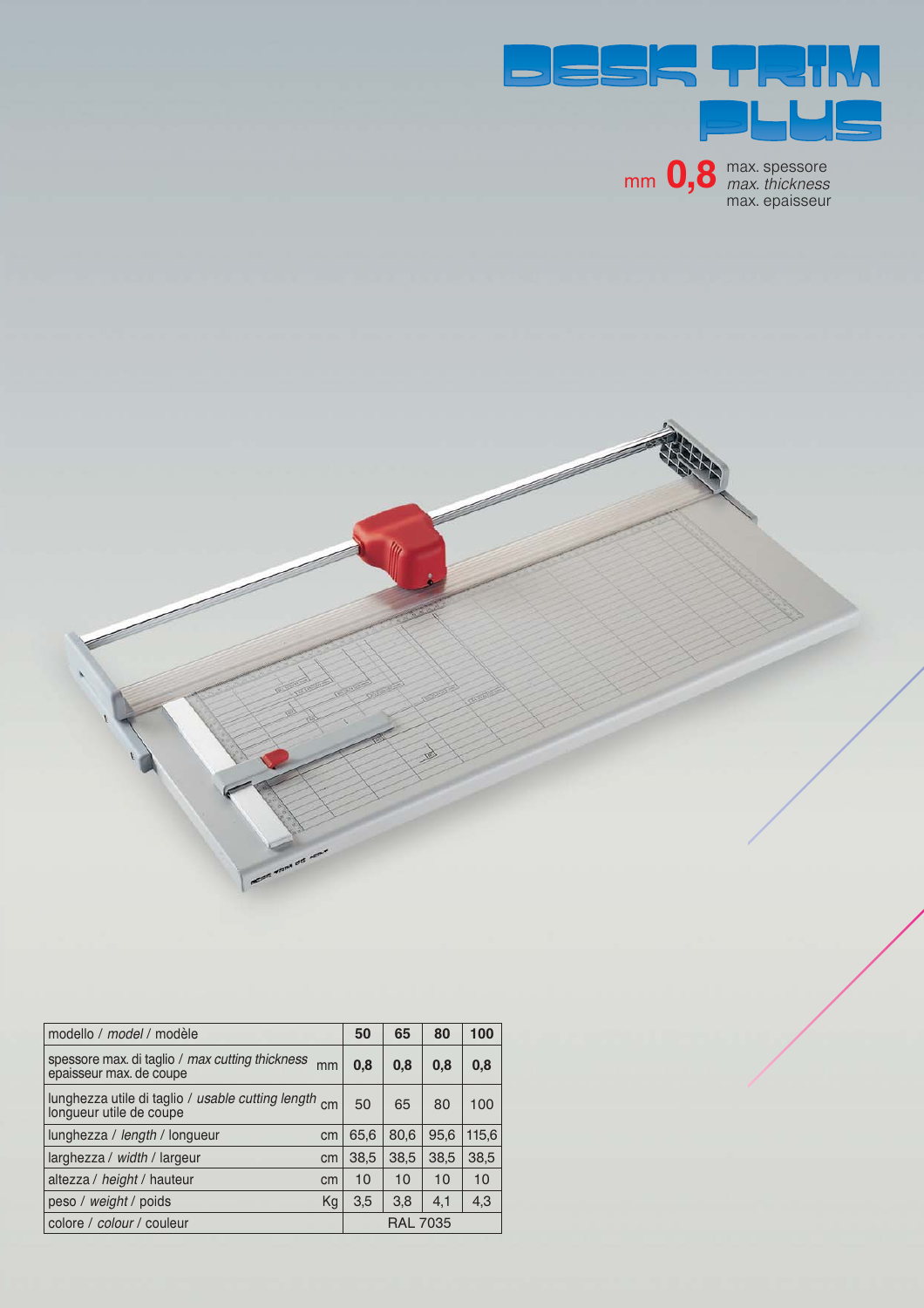







## THE CUTTING PARTNER OF SMALL **SIGN-MAKERS**